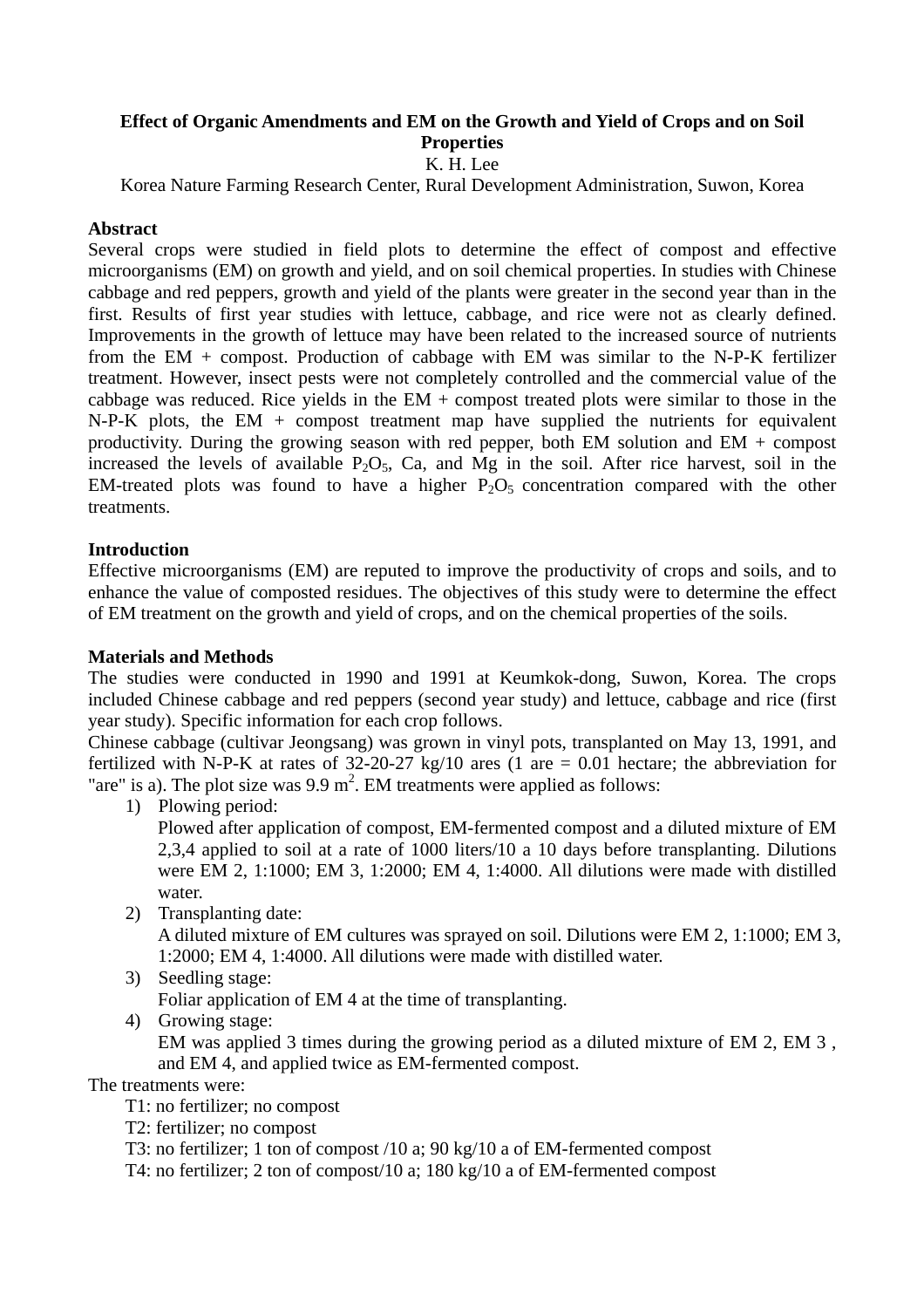The experimental design as shown by the diagram was a split-plot with 3 replications and 4 treatments both with and without EM.

| With EM -    | $+$ FM | $T2 +$<br>EM | $+EM$<br>᠇᠇ | ு⊿⊥ |
|--------------|--------|--------------|-------------|-----|
| Without EM - |        | ᠇᠕           | ᠇           |     |

Red pepper plants (cultivar Dabokkeon) were grown in vinyl pots, transplanted on May 16, 1991, and fertilized with N-P-K at rates of 20-15-22 kg/10 a. The plot size was  $3.3 \text{ m}^2$ . EM cultures were applied at the seedling stage, plowing period, and transplanting date as for Chinese cabbage. During the growing period, EM was applied 5 times as a mixed solution of EM 2, EM 3, and EM 4, and applied twice as EM-fermented compost. The experimental design was the same as for the Chinese cabbage experiment.

Lettuce (cultivar Chokchima) was grown in vinyl pots and transplanted on May 16, 1991. It was fertilized with N-P-K at rates of 20-10-15 kg/10 a. Plot size was  $4.5 \text{ m}^2$ . EM applications were the same as for the Chinese cabbage experiment, except that no compost was used. The experimental design was the same as for the Chinese cabbage experiment.

Cabbage (cultivar Sakye) was grown in vinyl pots and transplanted on May 16, 1991. It was fertilized with N-P-K at rates of 25-15-25 kg/10 a. Plot size was 5.0 m<sup>2</sup>. EM was applied in the Chinese cabbage experiment, except that no compost was used. The experimental design was the same as for the Chinese cabbage experiment.

Rice (variety Minehikari) was mechanically transplanted on May 25, 1991, and fertilized with N-P-K at rates of 15-9-11 kg/10 a. EM was applied 4 times as a mixed solution of EM 2, EM 3, and EM 4, and twice as EM-fermented compost. Plot size was  $100 \text{ m}^2$ . In the T2 plot, fertilizer was mixed with fungicides and insecticides and applied 4 times during the growing period at recommended rates.

The treatments were:

T1: no fertilizer; no compost

T2: fertilizer; no compost

T3: no fertilizer; 100 kg/10 a of EM-fermented compost

T4: no fertilizer; 200 kg/10 a of EM-fermented compost

The experimental design was a randomized block design with 3 replications.

The EM-fermented compost had the following formulations.

| Type I: Rice bran               | $40 \text{ kg}$            |
|---------------------------------|----------------------------|
| Chaff                           | $15 \text{ kg}$            |
| Straw (rice)                    | $15 \text{ kg}$            |
| Molasses (diluted 1:500)        |                            |
| EM 2,3 and 4 (diluted 1:500)    |                            |
| Water                           | 50 liters                  |
|                                 |                            |
|                                 |                            |
| Type II: Rice bran<br>Fish meal | $70 \text{ kg}$            |
| Oil cake                        | $25$ kg<br>$50 \text{ kg}$ |
| Molasses (diluted 1:500)        |                            |
| EM 2,3 and 4 (diluted $1:500$ ) |                            |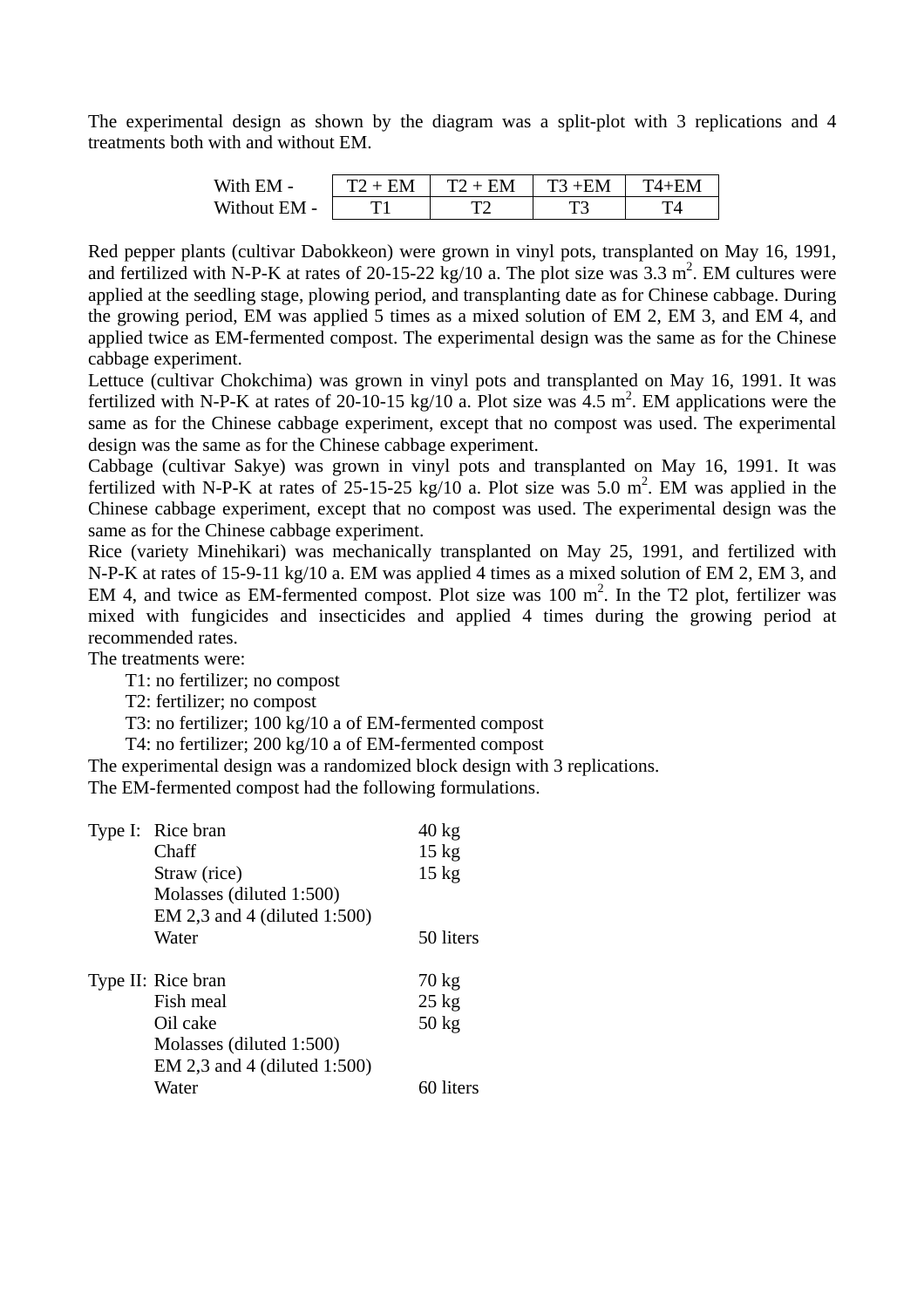# **Results and Discussion**

# **Growth and Yield of Crops**

In 1990, head formation of Chinese cabbage was observed only in the T2 and T2+EM treatments which were the only treatments to receive fertilizer. This suggests that the level and availability of certain nutrients may have been inadequate for the other treatments during the first year. Plants in all treatments produced heads and increased in growth and yield in 1991. The effect of the EM application was greater in 1991 than in 1990 (Table 1) suggesting that additional time was required for EM cultures to become established and manifest their beneficial effects.

|                              | Table 1. Growth, Yield and Disease Incidence for Chinese Cabbage as Affected by Application |
|------------------------------|---------------------------------------------------------------------------------------------|
| of Effective Microorganisms. |                                                                                             |

| <b>Treatment</b> |          | <b>Head Formation</b> $(\% )$ |          | Weight (kg / plant) |       | Yield $(kg/10a)$ |       |       | Soft Rot $(\% )$ |      |      |         |
|------------------|----------|-------------------------------|----------|---------------------|-------|------------------|-------|-------|------------------|------|------|---------|
|                  | 1990     | 1991                          | D        | 1990                | 1991  | D                | 1990  | 1991  | D                | 1990 | 1991 | D       |
| T1               | 0        | 99                            | $+99$    | 0.61                | 2.26a | $+1.65$          | 2,196 | 7,458 | $+5,262$         | 14.8 | 1.0  | $-13.8$ |
| $T1+EM$          | $\Omega$ | 99                            | $+99$    | 0.97                | 2.39a | $+1.42$          | 3.492 | 7.887 | $+4.395$         | 5.5  | 2.0  | $-3.5$  |
| T <sub>2</sub>   | 100      | 97                            | $-3$     | 2.03                | 2.17a | $+0.14$          | 7.308 | 7,161 | $-147$           | 13.3 | 11.1 | $-2.2$  |
| $T2+EM$          | 100      | 100                           | $\Omega$ | 2.16                | 2.77a | $+0.61$          | 7.776 | 9.141 | $+1.365$         | 6.3  | 8.1  | $+1.8$  |
| T3               | $\theta$ | 96                            | $+96$    | 1.00                | 2.20a | $+1.20$          | 3.600 | 7.260 | $+3.660$         | 7.7  | 2.0  | $-5.7$  |
| $T3+EM$          | $\Omega$ | 93                            | $+93$    | 1.13                | 2.42a | $+1.29$          | 4.068 | 7.986 | $+3.918$         | 4.7  | 2.0  | $-2.7$  |
| T4               | $\Omega$ | 100                           | $+100$   | 0.80                | 2.56a | $+1.76$          | 2,880 | 8.448 | $+5,568$         | 3.7  | 1.0  | $-2.7$  |
| $T4+EM$          | $\theta$ | 100                           | $+100$   | 1.18                | 2.47a | $+1.29$          | 4.248 | 8.151 | $+3.903$         | 2.8  | 1.0  | $-1.8$  |

Column means sharing a common letter are not significantly different at the 5% level of probability by Duncan's Multiple Range Test.

 $D =$  Difference between 1990 and 1991.

In 1991, except for treatments T1 and T2 (which received no compost), growth and yield of red pepper were significantly increased when compared with the 1990 results (Table 2). This increase probably resulted from the cumulative effects of EM and EM-fermented compost in 1991 which helped to improve soil quality and productivity.

The yield of lettuce (Table 3) was significantly lower for treatments T1 and T1+EM which received no fertilizer and no compost. It is very likely that the level of plant nutrients was inadequate to sustain higher yields. There were no significant yield differences among the other treatments; this would indicate that the EM-fermented compost was utilized as an initial source of nutrients. It is important to point out that most of the microorganisms in EM cultures require a source of organic matter for carbon and energy. Thus, if organic matter is not available, their effectiveness will be limited as these results indicate.

Similar results to that of lettuce were obtained with cabbage in 1991, i.e., yields were significantly lower for the T1 and T1+EM treatments (Table 4). All other treatments gave similar yields, and in the same range as would be expected from a chemical-based, conventional farming system using recommended rates of N-P-K fertilizer. Head formation was observed for all treatments. The cabbage needed to be sprayed frequently with EM 5 in order to control insect pests. EM 5 did not control the common cabbage worm and diamond back moth; therefore, the commercial value of the cabbage was reduced. Further development of EM 5 to control pests is required.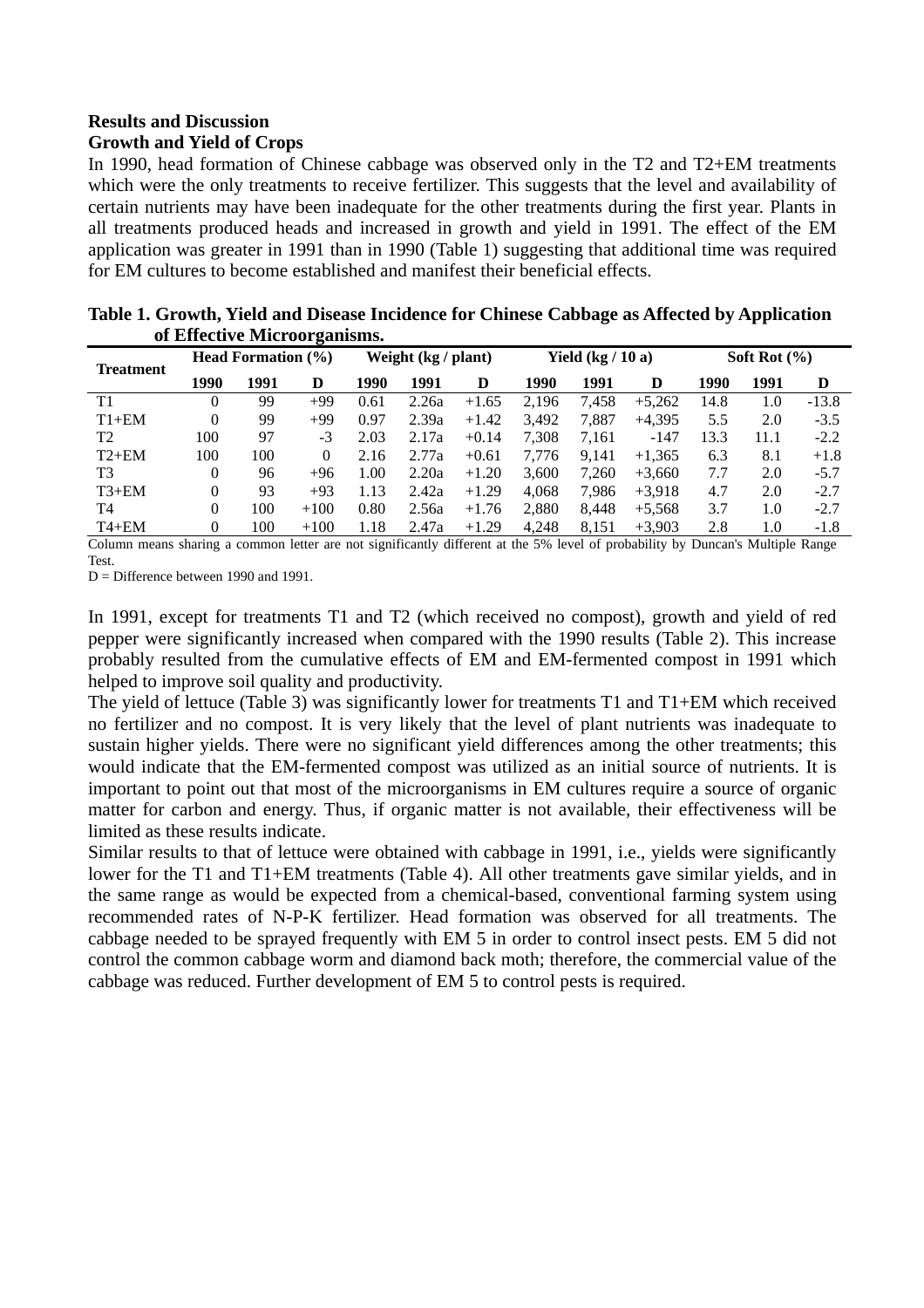|                  | THE OUT PAINTING. |                          |                |      |                    |        |       |                |          |  |
|------------------|-------------------|--------------------------|----------------|------|--------------------|--------|-------|----------------|----------|--|
| <b>Treatment</b> |                   | <b>Plant Height (cm)</b> |                |      | Fruits (no./plant) |        |       | Yield (kg/10a) |          |  |
|                  | 1990              | 1991                     | D              | 1990 | 1991               | D      | 1990  | 1991           | D        |  |
| T1               | 39.4              | 46.5d                    | $+7.1$         | 6.6  | 8.0d               | $+1.4$ | 221.1 | 334.8          | $+113.7$ |  |
| $T1+EM$          | 62.0              | 63.3abc                  | $+1.3$         | 14.3 | 17.4 <sub>b</sub>  | $+3.1$ | 478.8 | 728.2          | $+249.4$ |  |
| T <sub>2</sub>   | 62.6              | 56.6c                    | $-6.0$         | 16.5 | 13.1c              | $-3.4$ | 552.4 | 548.2          | $-4.2$   |  |
| $T2+EM$          | 64.7              | 64.7ab                   | $\overline{0}$ | 13.7 | 17.8b              | $+4.1$ | 458.7 | 744.9          | $+286.2$ |  |
| T <sub>3</sub>   | 43.0              | 57.9bc                   | $-5.1$         | 7.1  | 14.8bc             | $+7.7$ | 237.7 | 619.4          | $+381.7$ |  |
| $T3+EM$          | 62.7              | 65.1ab                   | $+2.4$         | 17.9 | 22.1a              | $+4.2$ | 599.3 | 924.9          | $+325.6$ |  |
| T4               | 49.4              | 58.5bc                   | $+9.1$         | 7.6  | 16.7 <sub>b</sub>  | $+9.1$ | 254.4 | 698.9          | $+444.5$ |  |
| $T4+EM$          | 67.7              | 67.4a                    | $-0.3$         | 15.1 | 22.7a              | $+7.6$ | 505.5 | 950.0          | $+444.5$ |  |

**Table 2. Growth and Yield of Red Pepper as Affected by Application of Effective Microorganisms.** 

Column means sharing a common letter are not significantly different at the 5% level of probability by Duncan's Multiple Range Test.

D =Difference between 1990 and 1991.

|  | Table 3. Yield of Lettuce as Affected by Application of Effective Microorganisms. |  |  |  |
|--|-----------------------------------------------------------------------------------|--|--|--|
|  |                                                                                   |  |  |  |

| <b>Treatment</b> | Fresh Weight (kg/10 plants) | Yield $(kg/10a)$ |
|------------------|-----------------------------|------------------|
| T1               | 0.50 <sub>b</sub>           | 594              |
| $T1+EM$          | 0.71 <sub>b</sub>           | 843              |
| T <sub>2</sub>   | 1.22a                       | 1449             |
| $T2+EM$          | 1.32a                       | 1568             |
| T <sub>3</sub>   | 1.04a                       | 1235             |
| $T3+EM$          | 1.14a                       | 1354             |
| T <sub>4</sub>   | 1.19a                       | 1414             |
| $T4 + EM$        | 1.26a                       | 1497             |

Column means sharing a common letter are not significantly different at the 5% level of probability by Duncan's Multiple Range Test.

|  |  |  | Table 4. Yield of Cabbage as Affected by Application of Effective Microorganisms. |
|--|--|--|-----------------------------------------------------------------------------------|
|  |  |  |                                                                                   |

| <b>Treatment</b> | $\overline{\phantom{a}}$<br><b>Fresh Weight (kg/plants)</b> | $\overline{\phantom{0}}$<br>Yield $(kg/10a)$ |
|------------------|-------------------------------------------------------------|----------------------------------------------|
| T <sub>1</sub>   | 1.74c                                                       | 10,336                                       |
| $T1+EM$          | 1.92bc                                                      | 11,405                                       |
| T <sub>2</sub>   | 2.17ab                                                      | 12,890                                       |
| $T2+EM$          | 2.28ab                                                      | 13,543                                       |
| T <sub>3</sub>   | 2.10abc                                                     | 12,474                                       |
| $T3+EM$          | 2.31a                                                       | 13,721                                       |
| <b>T4</b>        | 2.04abc                                                     | 12,118                                       |
| $T4+EM$          | 2.01abc                                                     | 11,939                                       |

Column means sharing a common letter are not significantly different at the 5% level of probability by Duncan's Multiple Range Test,

In 1991, yields of rice in the EM treatments were only 70 to 80 percent of those with the recommended rates of N-P-K fertilizer in 1990 (Table 5). EM-fermented compost treatments significantly increased growth compared with the control, and were similar in yield to the T2 treatment which received the recommended rate of N-P-K fertilizer. In 1991, EM solutions were sprayed on the crop and EM-fermented compost was used as an initial and supplementary carbon and nutrient source.